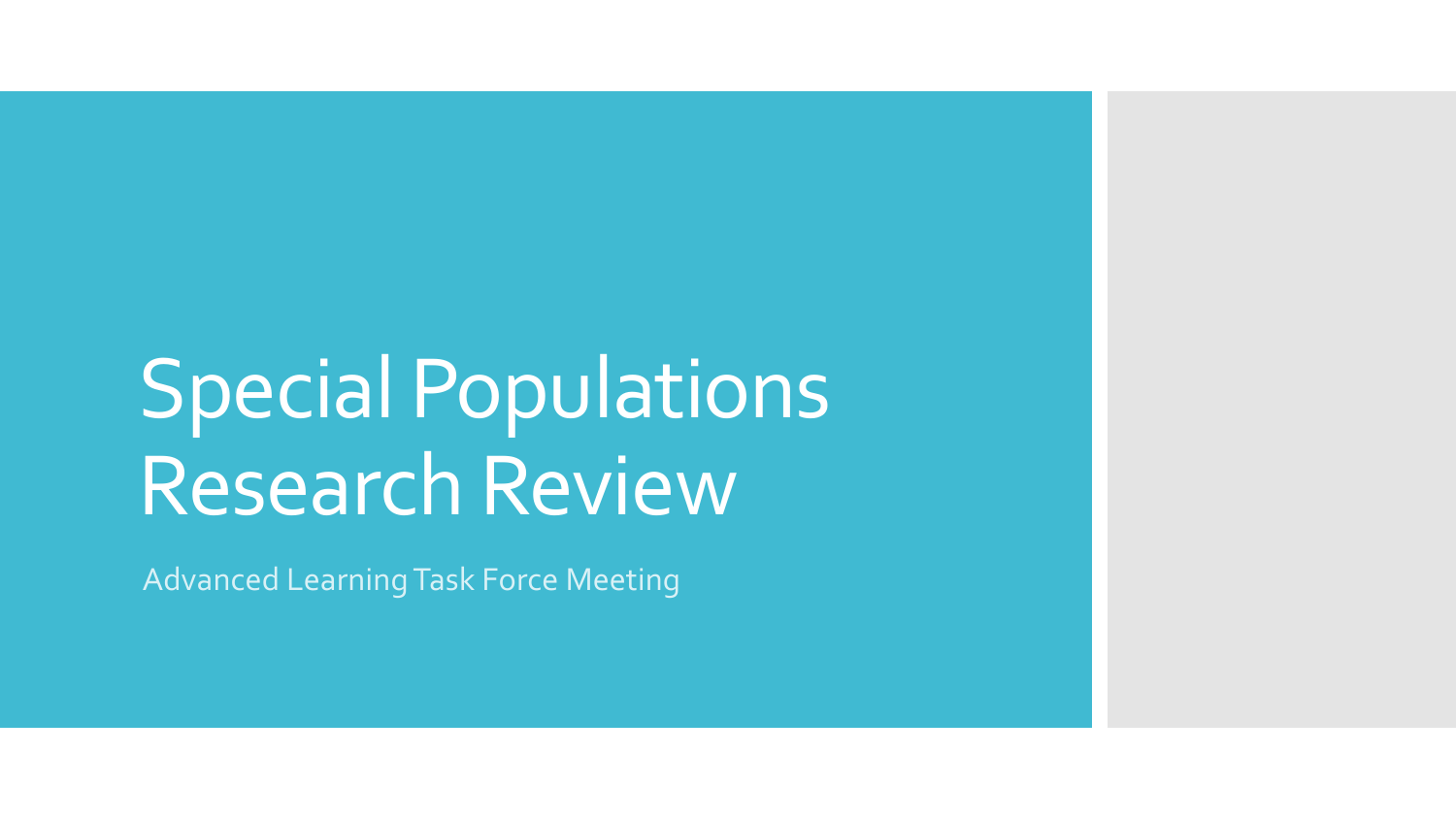### Exceptional (2e) **Twice** Definition

Mcclain, Mary-Catherine & Pfeiffer, Steven. (2012).

 National Association for Gifted Children (2015).

### **No unified way to define the twice exceptional students!**

Identification of gifted students…

- 48 states have established definitions of giftedness.
	- Gifted and talented is used in 27 states definition (54%)
	- 18 states (36%) use only the term gifted.
	- 3 states use the term highly capable/high ability (6%)
	- 24 states have changed or modified their definition of giftedness over the past decade.
- 32 states reported a mandate related to gifted and talented education, for student identification, services or both.
- 23 states required gifted education strategies aligned with special education, especially FAPE (free and appropriate public education), non-discriminatory testing, dispute resolution, and due process.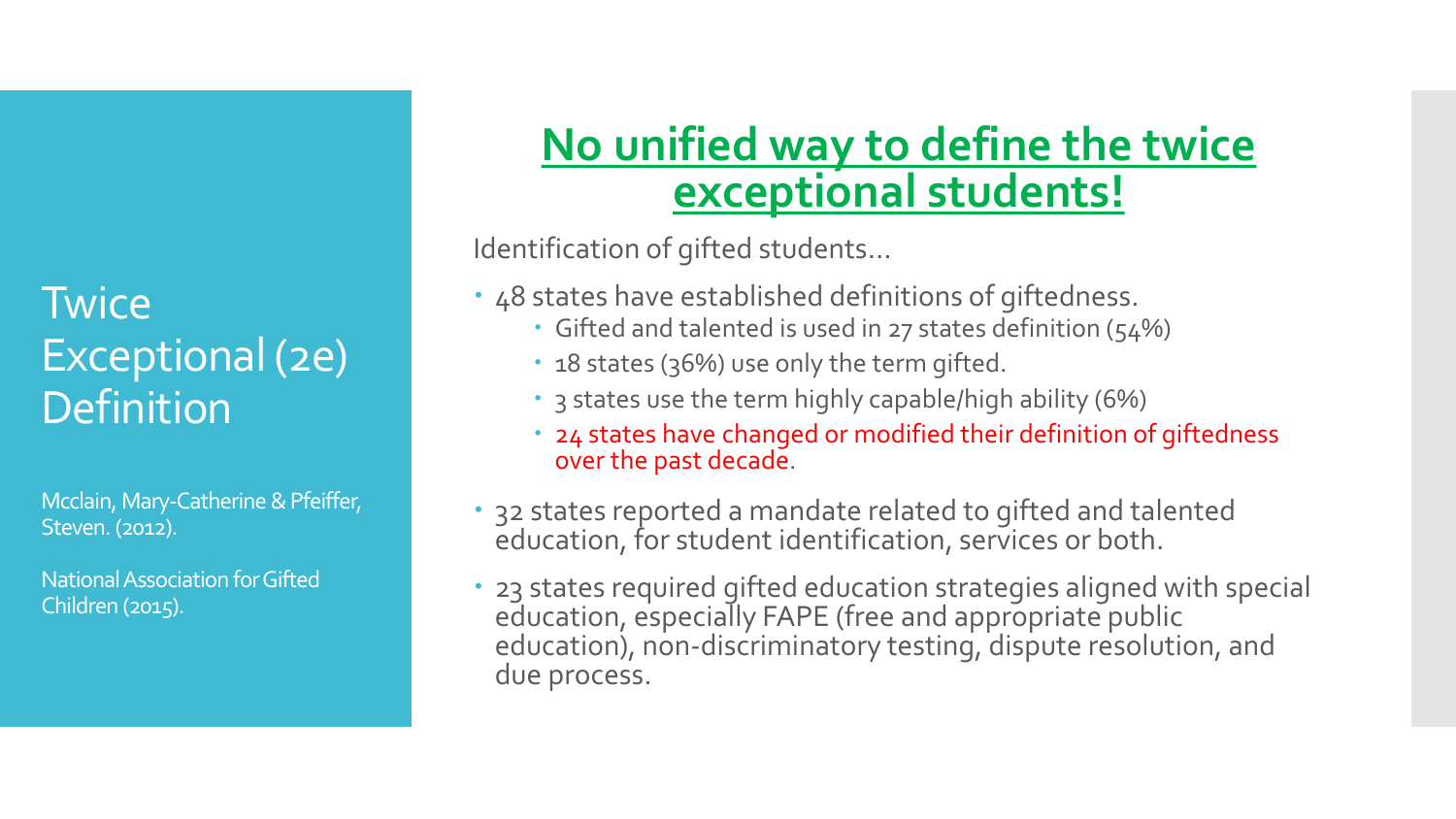### **Twice Exceptional** (2e) Definition

 (Baldwin, Baum, Pereles, & Hughes, C. (2015).

(Reis, Baum, & Burke, 2014).

The definition of Twice Exceptional (2E) :

- Twice exceptional individuals evidence exceptional ability and disability, which results in a unique set of circumstances. Their exceptional ability may dominate, hiding their disability; their disability may dominate, hiding their exceptional ability; each may mask the other so that neither is recognized or addressed. (Baldwin, Baum, Pereles, & Hughes, C.<br>(2015).
- Twice-exceptional learners are students who demonstrate the potential for high achievement or creative productivity in one or more domains such as math, science, technology, the social arts, the visual, spatial, or performing arts or other areas of human productivity AND who manifest one or more disabilities as defined by federal or state eligibility criteria. These disabilities include specific learning disabilities; speech and language disorders; emotional/behavioral disorders; physical disabilities; Autism Spectrum Disorders (ASD); or other health impairments, such as Attention Deficit/Hyperactivity Disorder (ADHD). These disabilities and high abilities combine to produce a unique population of students who may fail to demonstrate either high academic performance or specific disabilities. Their gifts may mask their disabilities and their disabilities may mask their gifts (Reis, Baum, & Burke, 2014).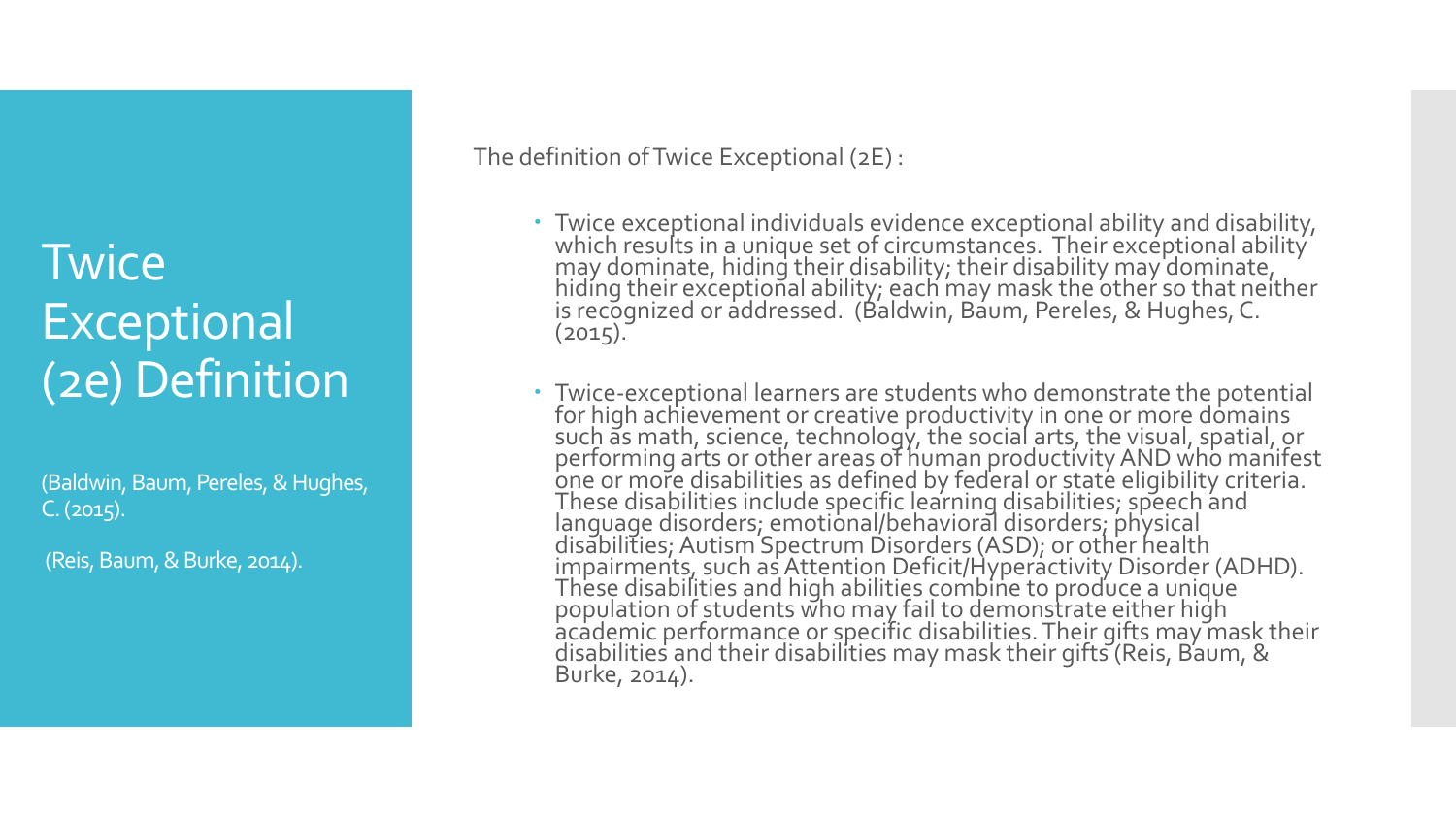2e 50 Years of **Journeys** 

To amend the Education of the Handicapped Act to provide educational assistance to all handicapped children, and for other purposes.

Public-Law 94-142 (1975) (IDEA, 2004)

The Gifted and Talented The Gifted and Talented Children's Education Act (1978)

> A bill to amend the Elementary and Secondary Education Act of 1965 to establish programs for special assistance to gifted and talented children, and for other purposes.

a law that makes available a free appropriate public education to eligible children with disabilities throughout the nation and ensures special education and related services to those children

Individuals with Disabilities Education Improvement Act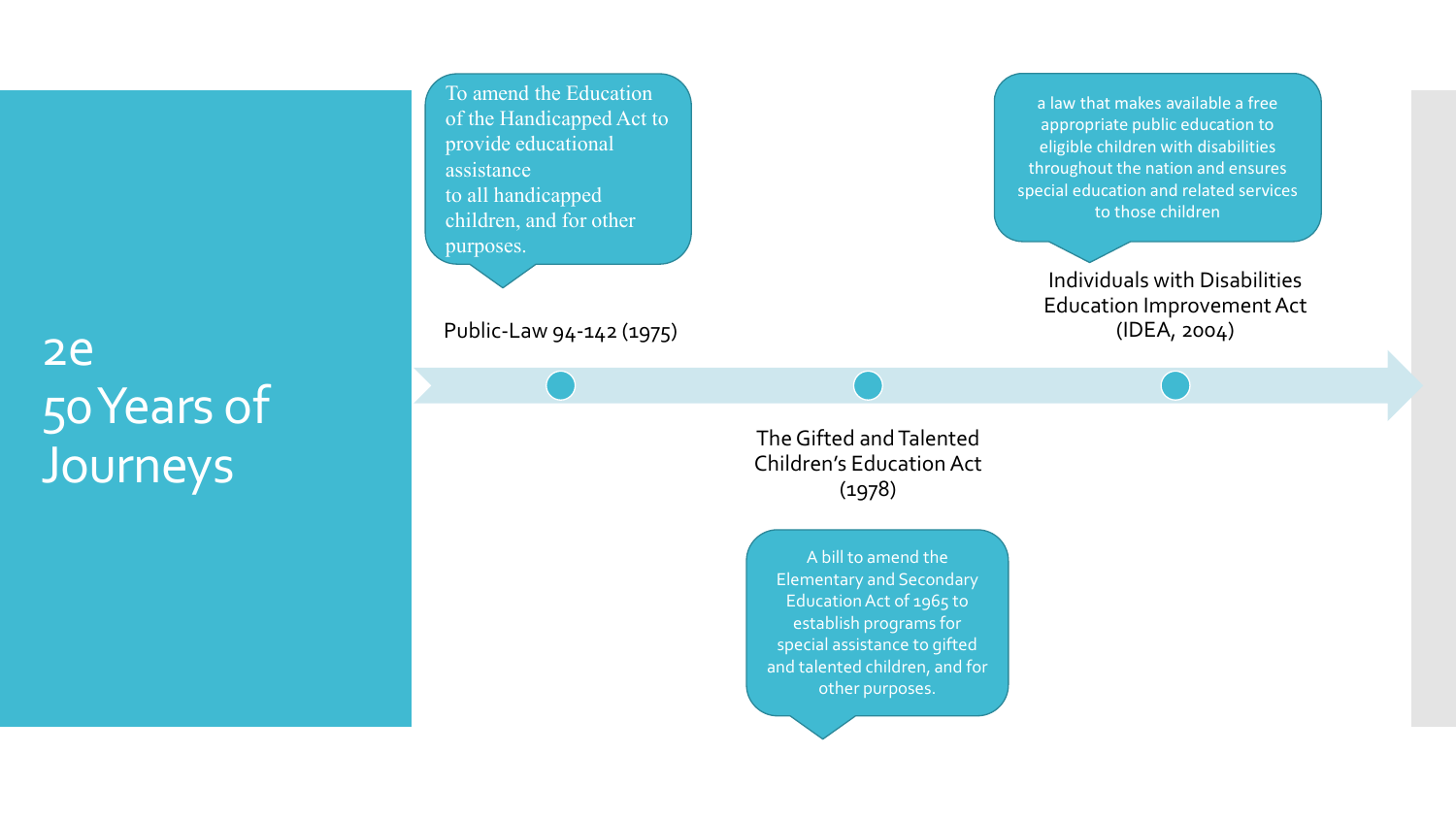#### • 2e

- i<br>I Comprehensive assessments for both gifted and disabilities.
- Universal screening for students' performance.
- 3 levels of services to support learning and behavior needs
- Evidence-based interventions available

#### ELL

- Home language testing vs. use an interpreter during the testing.
- Use of nonverbal assessments (it should never be used in isolation)
- Use of local norm

 To Be Gifted & Learning Disabled. Baum, Schader & Owen (2017)

 Identifying Gifted and Talented English Language Leaners (2008). Iowa Department of Education

# Effective Identification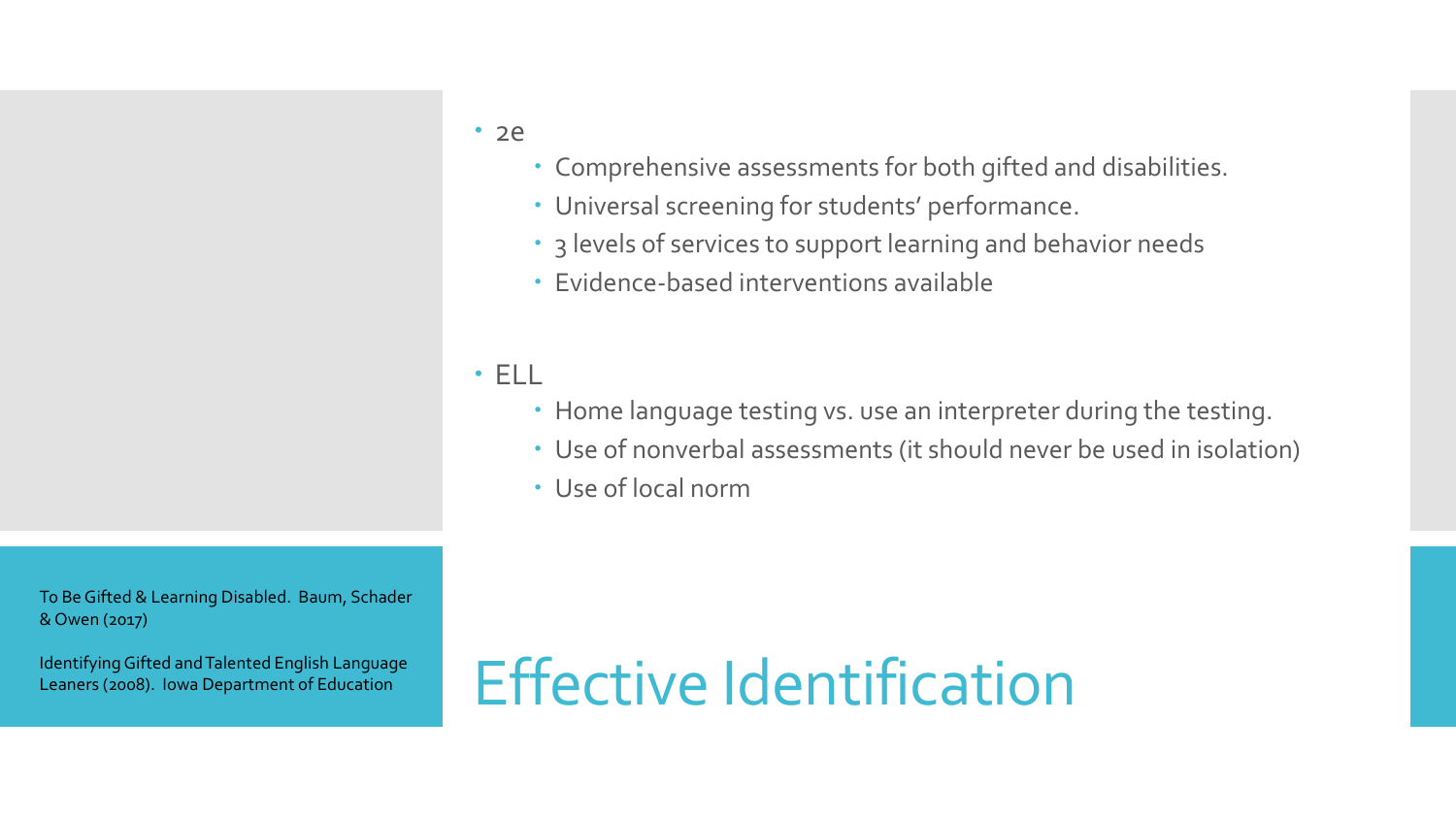- Problem solving team/system
- Tiered intervention support
- Strengths based programming
- The range of services (continuum of support)
- Training opportunities for staff

Baum and Owen (2017)

Effective Programming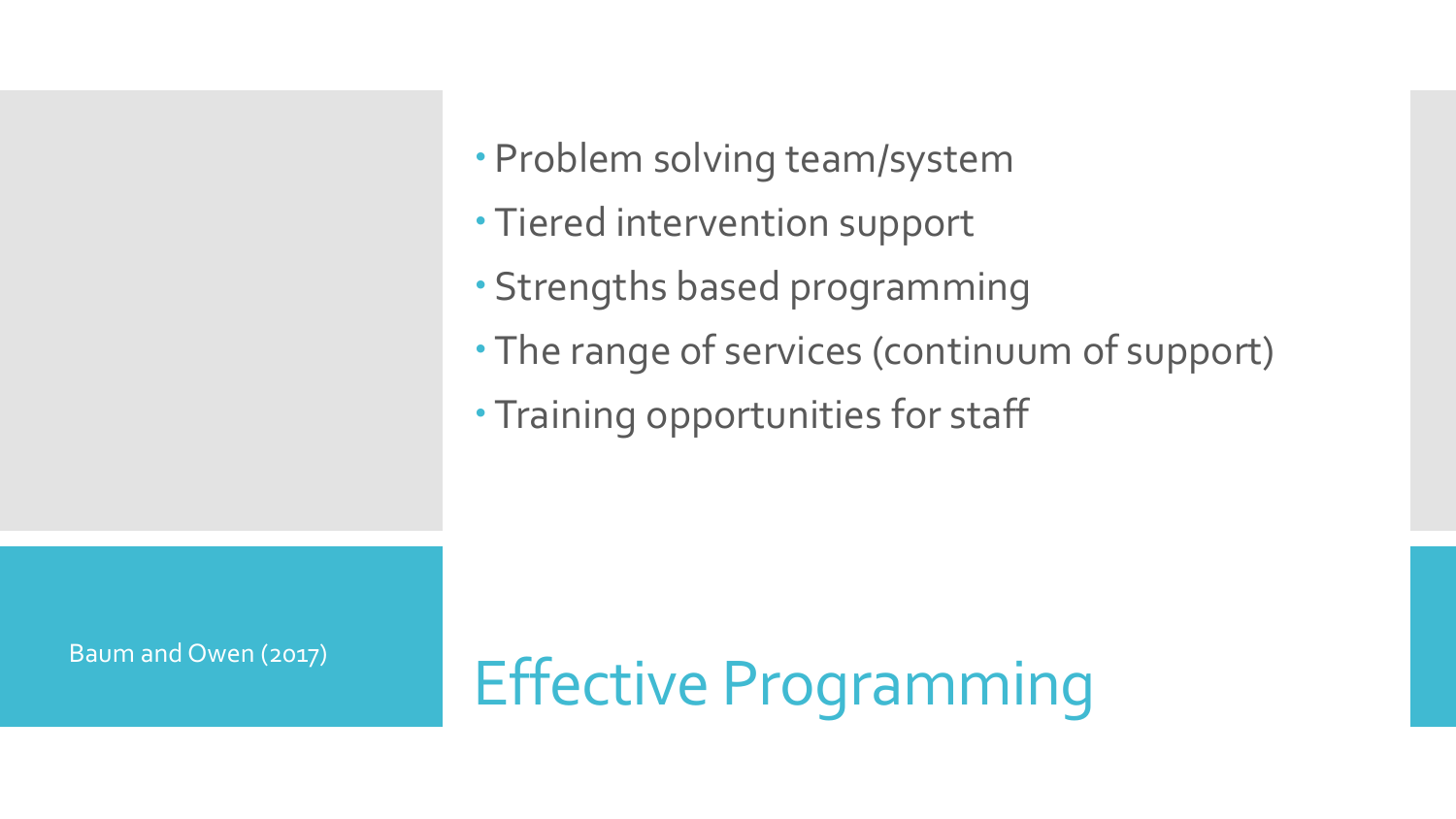## Key Terms

- **Problem Solving Teams/System:** a collaborative team that meets to evaluate student data and create an action plan, develop interventions.
- **Strengths Based Programming**: developing a child-centered programming that is "strengths-based." Strengths-based is defined as curricluar and instrutional appraches that are differentated to align with student's strengths, learning/cognitive styles and proles of intelligences.
- **RTI**: Response to Intervention. Response to Intervention (RTI) is a multi-tier approach to the early identification and support of students with learning and behavior needs.
- **Inclusive Setting:** incusive setting is a place where children with all abilities learn together. In an inclusive setting, children with disabilities learn alongside<br>with children with both average (typically developing) and exceptional abilities
- **MTSS**: Multi-Tiered of Systems of Support is often defined by each district on how they use this term. Some use RTI and MTSS as synonym. But usually, "multitiered they use this term. Some use RTI and MTSS as synonym. But usually, "multitiered<br>systems of supports" is used as an umbrella term that encompasses both response to intervention and positive behavioral interventions and supports.
- Cluster Grouping: It is defined as the intentional placement of a group of high achieving or gifted students in an otherwise heterogeneous classroom with a teacher who has both the background and willingness to provide appropriate challenges for these students.
- **Curricium Compacting:** Curriculum compacting is a process to "streamline" and **Curriclum Compacting:** Curriculum compacting is a process to "streamline" and modify the grade-level curriculum by eliminating material that students have previously learned.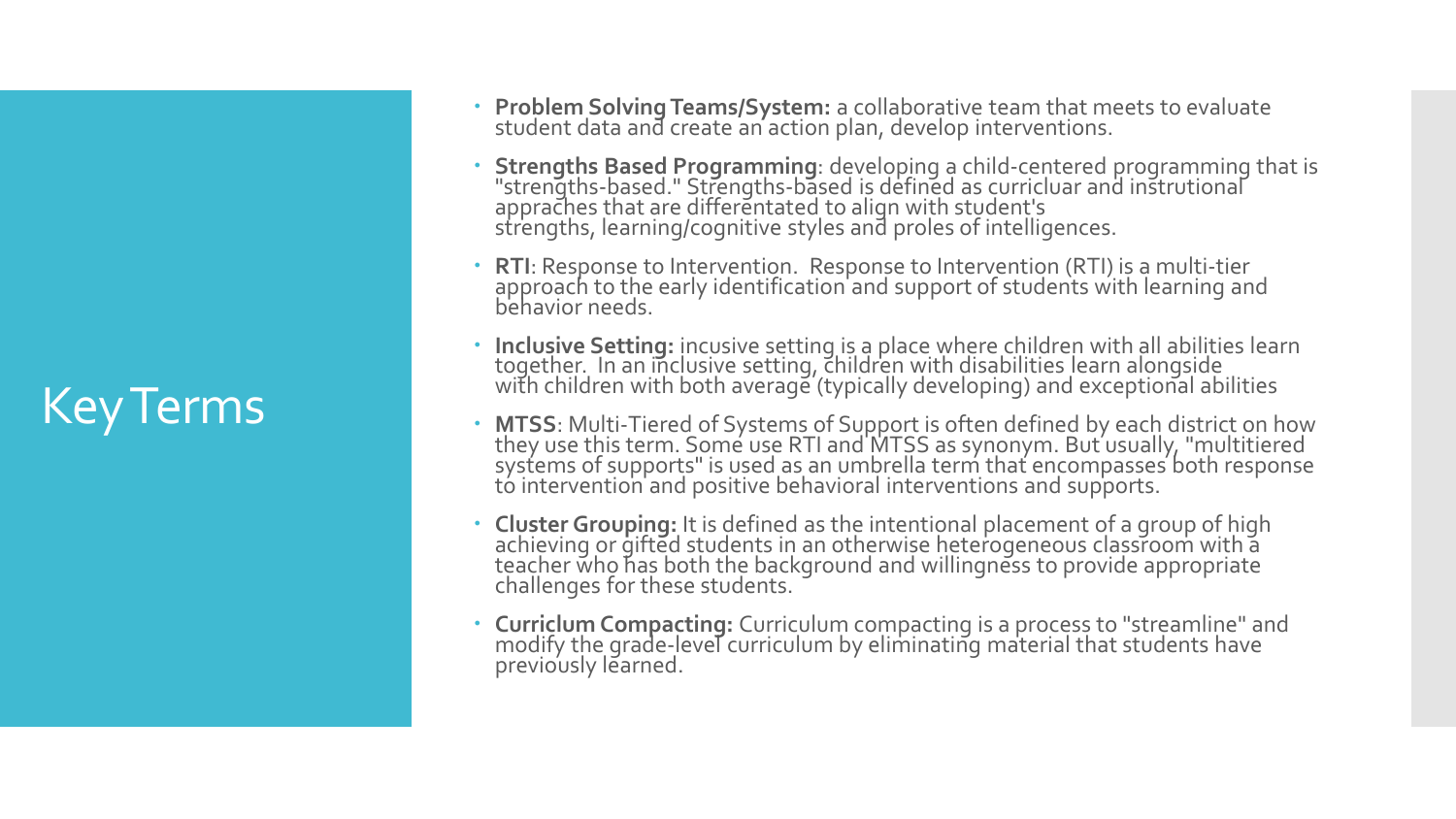|                                                               | <b>Gifted</b>                                                                                                                                                                                                                                                                                                     | <b>Disability</b>                                                                                                                                                                                                          | <b>Other notes</b>                                                                                                                                                                       |
|---------------------------------------------------------------|-------------------------------------------------------------------------------------------------------------------------------------------------------------------------------------------------------------------------------------------------------------------------------------------------------------------|----------------------------------------------------------------------------------------------------------------------------------------------------------------------------------------------------------------------------|------------------------------------------------------------------------------------------------------------------------------------------------------------------------------------------|
| Maryland<br><b>Montgomery County</b><br><b>Public Schools</b> | Universal screening in Grade 2 (all kids) and a<br>rescreening of students in Grade 3-5.                                                                                                                                                                                                                          | Follow the IDEA process and information<br>becomes available about their strengths and<br>challenges. The info revealed by this process may<br>serve to identify students as gifted who otherwise<br>might o unidentified. | MCPS tracks the info of the current students<br>who they serve GT/LD and use that local<br>norm/info to help in identifying those students<br>who may warrant extra support or services. |
| Colorado<br>Denver School District                            | Universal screening in Grade K, 2 and 6 (all<br>kids). Other students can be referred for<br>testing as well. Collect the body of evidence<br>(intellectual ability, behaviors/characteristics,<br>demonstrated performance, and achievement)                                                                     | Follow the IDEA process as well as Exceptional<br>Children's Educational Act 1 CCR 301-8 (the State<br>administration rules for gifted and special<br>education services)                                                  | The Colorado Department of Education<br>publishes the 2e handbook and offer the annual<br>2e training to all educators/school staff.                                                     |
| Idaho<br>(West Ada School<br>District)                        | Gifted and Talented program allows for many<br>points of entry. They begin testing students for<br>services in 1 <sup>st</sup> grade and continue to offer<br>identification testing through eighth<br>grade. Use the RTI for identification.                                                                     | Follow the IDEA process.                                                                                                                                                                                                   | The Idaho Department of Education publishes<br>the 2e handbook.                                                                                                                          |
| New Mexico<br>(Albuquerque Public<br>Schools)                 | Gifted education is under the Special education<br>in the state. The range of services are defined<br>in their IEP (but the State handout is very clear<br>that their gifted services won't be align with the<br>FAPE definition since the IDEA doesn't<br>recognize the "giftedness" as a type of<br>disability. | Follow the IDEA process. For gifted only student,<br>the district has the quideline (timeline) for<br>developing an evaluation and an annual plan.                                                                         | The New Mexico has the Gifted handout<br>including sections about both gifted and special<br>education services (and overlaps of).                                                       |

# **Identification Practices**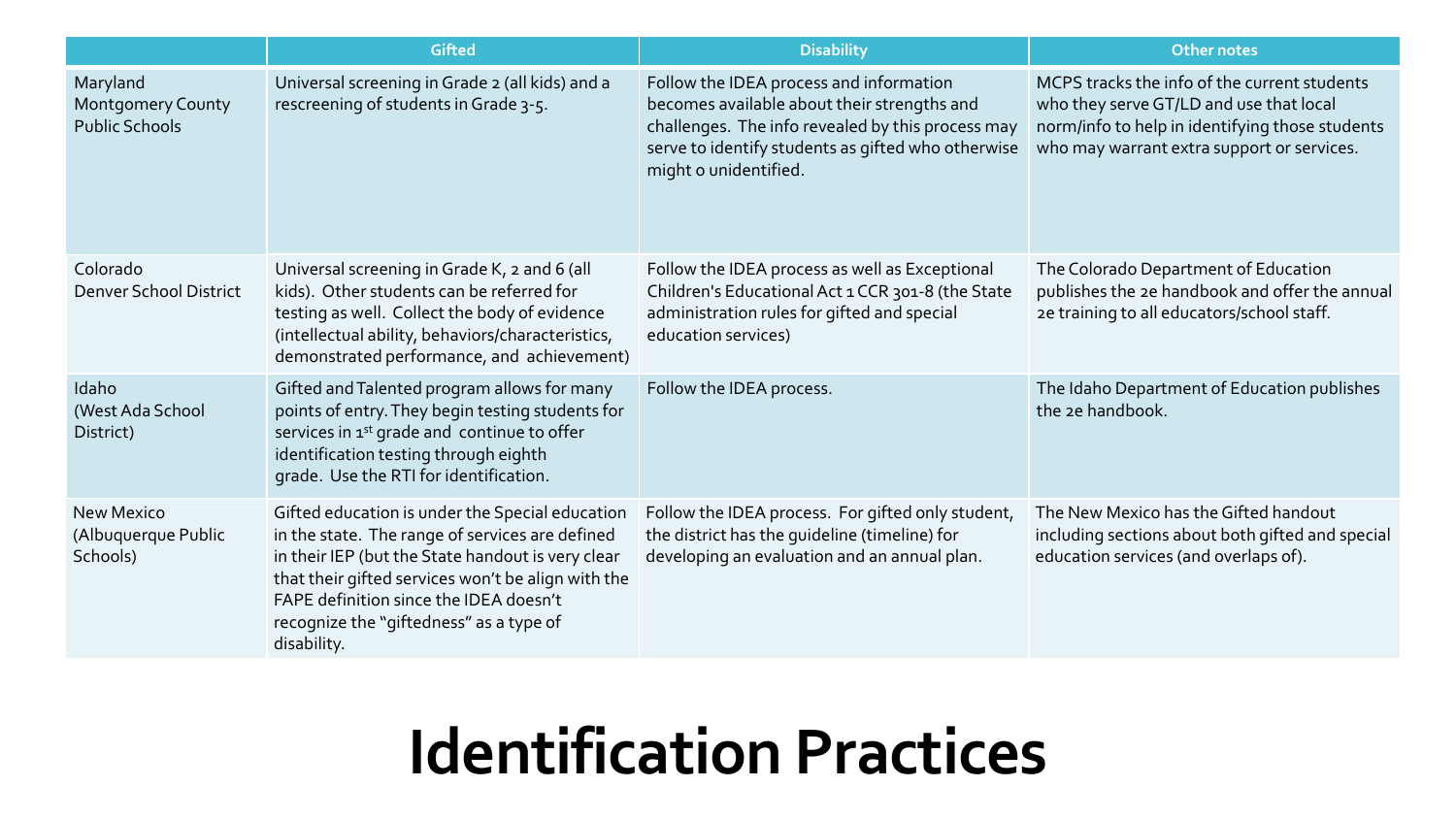|                                                               | <b>Common Practices</b>                                                                                                                                                                                                                           | <b>Intensive/Self contained</b>                                                                                                                                                                                                                                                                                                                                                                                                                                                                                                                             | <b>Other notes</b>                                                                                                                                                                                                                               |
|---------------------------------------------------------------|---------------------------------------------------------------------------------------------------------------------------------------------------------------------------------------------------------------------------------------------------|-------------------------------------------------------------------------------------------------------------------------------------------------------------------------------------------------------------------------------------------------------------------------------------------------------------------------------------------------------------------------------------------------------------------------------------------------------------------------------------------------------------------------------------------------------------|--------------------------------------------------------------------------------------------------------------------------------------------------------------------------------------------------------------------------------------------------|
| Maryland<br><b>Montgomery County</b><br><b>Public Schools</b> | Effective interventions are outlined (the<br>handout). All schools provide the enrichment<br>for gifted learners.                                                                                                                                 | The Primary Magnet (Grade 1 & 2 with limited<br>seats), Center for Enriched Studies for Grade 4-5<br>(9 sites).<br>Gifted and Talented magnet program provides an<br>educational option for grade 6 <sup>th</sup> and above.                                                                                                                                                                                                                                                                                                                                | Wings Mentor Program (for 2e students. 8wks<br>program at their child's school).<br>Self-contained Grade three 2e program. Also<br>the similar program becomes available at<br>middle school level.<br>2e support request is available for staff |
| Colorado<br><b>Denver School District</b>                     | ALL schools in the district are responsible for<br>meeting the needs of identified gifted and<br>talented students. Services range from, pull-<br>out, cluster grouping, curriculum compacting, &<br>a variety of enrichment opportunities.       | The Gifted and Talented magnet program<br>provides an educational option for students in<br>grades 1 through 8 to apply for center-based<br>programming at one of the Magnet Program sites<br>(top 1-2%).                                                                                                                                                                                                                                                                                                                                                   |                                                                                                                                                                                                                                                  |
| Idaho<br>(West Ada School<br>District)                        | Use the RTI to meet the needs of all learners.                                                                                                                                                                                                    | In second grade, services are provided at the<br>home campus by one of our GT Facilitators.<br>Beginning in third grade, families and students<br>have two options. one option is a weekly pull out.<br>We bus students one day a week from<br>approximately 9:30-1:30 to one of five GT centers.<br>During this time students work on units and<br>projects that are aligned to standards but allow<br>for creativity and collaboration. The other option<br>is our self-contained classrooms. We currently<br>have three schools that house this program. |                                                                                                                                                                                                                                                  |
| New Mexico<br>(Albuquerque Public<br>Schools)                 | All schools are expected to serve their child in<br>inclusive setting.<br>Use the RTI to meet the needs of all learners.<br>For also gifted, Tier 2 intervention is "expected"<br>before they move the Tier 3/further evaluation<br>for services. | Staffing ratio set by the State.                                                                                                                                                                                                                                                                                                                                                                                                                                                                                                                            | The cluster grouping is stated as the best<br>practice in general education setting.<br><b>Program Practices</b>                                                                                                                                 |